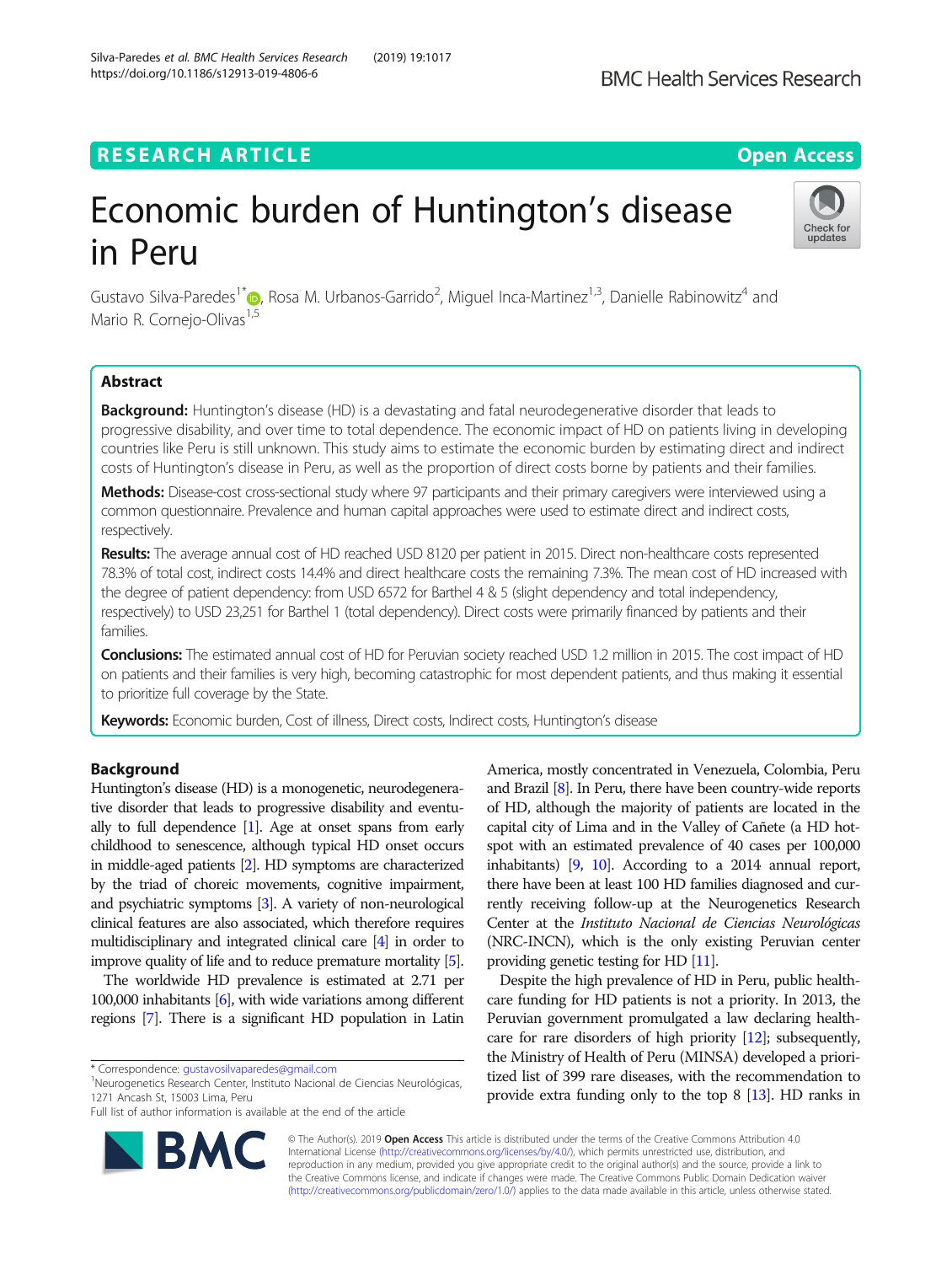the 297th position on the MINSA list, which means that it is not receiving this additional financial support.

Roughly 80% of the Peruvian population has health insurance of any kind  $[14]$  $[14]$ . The health care system comprises five subsystems [\[15,](#page-8-0) [16\]](#page-8-0): a) the MINSA subsystem, that provides health services to the poor and extremely poor (51% of the total population), although the full range of healthcare services (medical appointments, hospitalization, diagnostic tests and drugs) are only fully subsidized for SIS (integral health insurance) affiliated patients; thus, out of pocket payments are required for non-SIS affiliated patients; b) the Social Security Health subsystem (ESSALUD), which provides health services to the salaried and their dependents (26.7% of the population), run by the Ministry of Labor; c) the Armed Forces healthcare subsystem, run by the Ministry of Defense; d) the Police Forces healthcare subsystem, provided by the Home Office and e) a private healthcare subsystem covering approximately 1.8% of the population. Each subsystem consists of an independent legal framework, health coverage benefits, a technological infrastructure, and a network of healthcare centers and hospitals. Even for those having governmental insurance, cumbersome reference paperwork for insurance approval stands to hinder patients from receiving full coverage for many healthcare services. In Peru, technically there are no copayments in public healthcare. Even those drugs and medical devices which are directly provided by health care centers are for free, although if the patient has to purchase them in the pharmacy, he/she must pay the whole price.

Research regarding HD costs is very scarce [\[17,](#page-8-0) [18](#page-8-0)]. Furthermore, in Latin America and more specifically in Peru, there has been no research aimed at quantifying HD costs or defining the disease's economic burden on afflicted patients. Our study aims to estimate direct and indirect costs of HD in Peru from a societal perspective, examining the economic impacts on both the healthcare system and on patients, and also on the economy as a whole, since we also compute productivity losses due to HD. To our knowledge, this study is the first to examine the economic burden of HD in Peru. It is our hope that it will contribute to fully understand the economic consequences of this disease in an effort to highlight the need for HD to become more of a priority for the Peruvian health care system.

#### Methods

#### Participants and materials

A standardized questionnaire (see additional file [1\)](#page-8-0) was completed by 97 HD patients (or by his/her primary caregiver, when necessary based on level of dependence) who were receiving care at the neurogenetics clinic of the NRC-INCN, a tertiary healthcare institution and national referral center for HD located in Lima, Peru. We used the Epidat 4.0 software to determine the sample size, with a 95% confidence level. Every selected patient agreed to participate in

the survey. Individual interviews were conducted from March 2014 to November 2015. All patients included in the study were adults (over 18 years) with confirmed molecular diagnosis of HD who had regular follow-up visits at the NRC-INCN for at least six months and who signed informed consent for study participation. IRB approval for the study was obtained at INCN. Each participant recruited for this study was classified into one of five groups based on disability status using the Barthel Index (ranging from 0 to 100), which assesses functional independence in ten basic activities of daily living and allows for categorization of patients from fully dependent (Barthel 0–20) to fully independent (Barthel 100) [[19](#page-8-0)]. For this study, the Barthel index was divided into five categories: score < 20 = total dependency (labeled as Barthel 1); score 20–35 = severe dependency (Barthel 2); score 40–55 = moderate dependency (Barthel 3); score 60–99 = slight dependency (Barthel 4); and score  $100 =$  total independency (Barthel 5) [\[19\]](#page-8-0).

The patient questionnaire consisted of the following sections: 1) socio-demographic data; 2) use of health care services (including primary, secondary and tertiary services); 3) use of non-healthcare services (including informal longterm care, as well as transportation services to and from health care facilities); and 4) labor status and work limitations produced by the disease. The questionnaire surveyed costs and intensity of use of services and facilities over a six-month period. A one-month period was used for prescribed drugs, and a one-year period was considered in the questionnaire for hospitalizations. The period duration over which data were retrospectively collected is variable and based on frequency of use of different services, from most frequent (drugs) to least frequent (hospitalization), in order to facilitate patient recall. Information regarding who financed the service (i.e. health insurance or the patient him/ herself through out-of-pocket payments) was also included.

The caregiver's questionnaire (additional file [2](#page-8-0)) included socio-demographic data and labour status about the primary caregiver, and also detailed information about time spent by any caregiver in assisting in basic and instrumental activities of daily living for the given patient.

Both questionnaires were modified after preliminary analysis of a sample of 5 HD patients (pilot session). Edits included rephrasing of sentences for better understanding and adding more details to answers, including clarifying types of transportation and participants' occupations. Interviews of the pilot session were excluded from the final analysis.

#### Costing methodology Healthcare direct costs

We used the prevalence approach for direct healthcare cost estimation [\[20](#page-8-0)]. Therefore, we calculated the costs generated by all existing cases in the reference year. A bottom-up costing approach was used to estimate the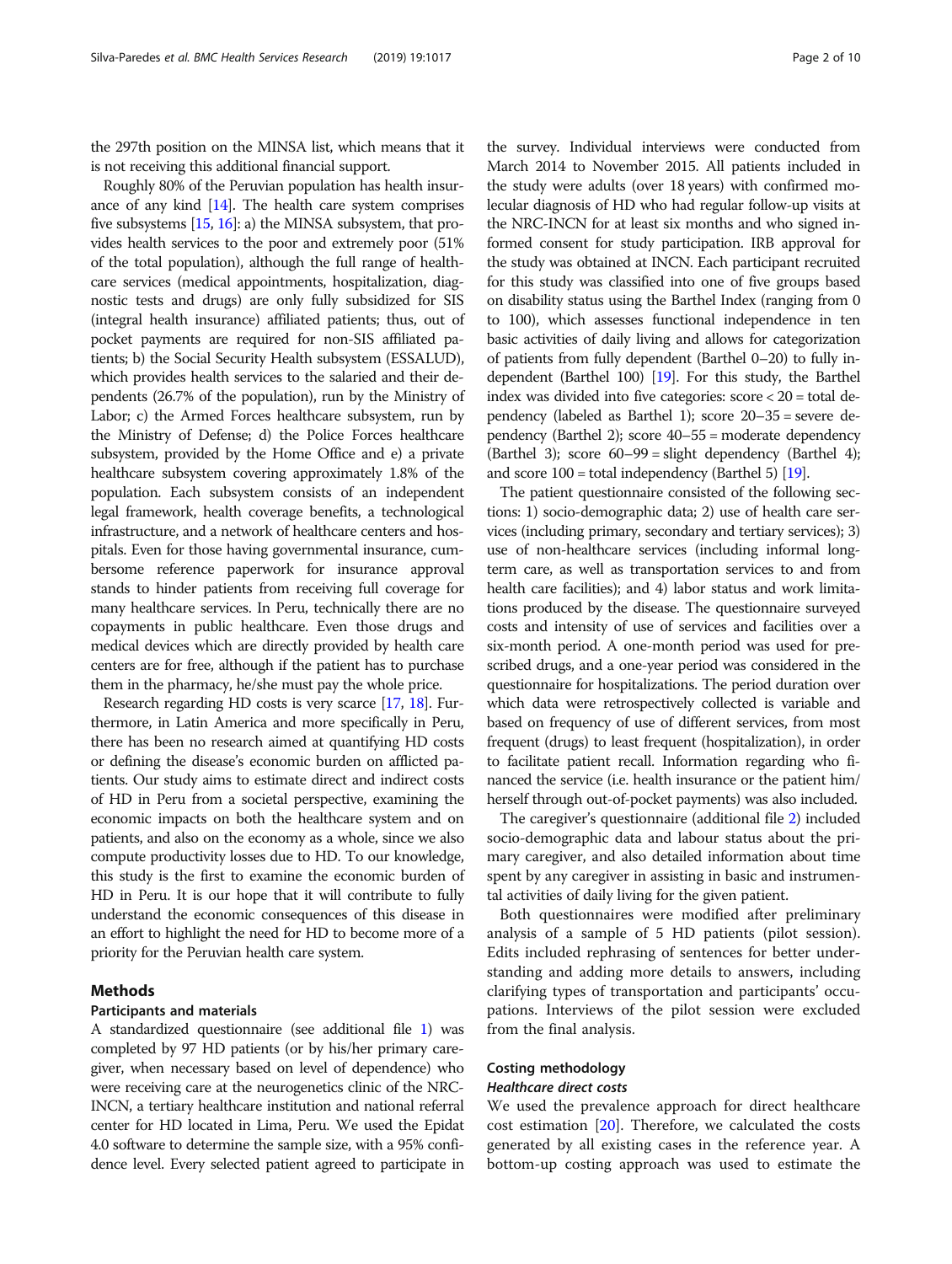total and average annual costs which, following common practice in Peruvian economic reports, were expressed in US Dollars (the exchange rate used was  $3.3$  PEN = 1 USD). Healthcare services retrieved through the interviews included: follow-up appointments (both with specialists and primary care physicians), hospitalizations, complementary lab tests and neuroimaging, prescribed drugs, and use of medical devices (diapers, wheelchairs, dressings and bandages, articulable beds, etc.). No formal long-term care was reported by the interviewed individuals. Specific costs covered by health insurance were confirmed by checking the official price registry for the reference year period; by contrast, information on costs covered by patients individually were obtained directly from interviews. Costs of drugs were also estimated based on the MINSA price registry when supplied by the NRC-INCN [\[21](#page-8-0)], and from the National Observatory of Drugs (Observatorio Peruano de Productos Farmacéuticos) when they were not available at the INCN and had to be acquired by the patient in a pharmacy [\[22](#page-8-0)].

In order to provide yearly cost estimates, the cost of drugs and of use of healthcare services (except for hospitalizations) were multiplied by 12 and by 2, respectively. The year 2015 was used as the reference year.

#### Non-healthcare direct costs

Non-healthcare costs comprised transportation costs to health care facilities (and back home), as well as informal long-term caregiving costs. Information about transportation costs was obtained directly from patients. As the reference period was also in this case the six months prior to the interview, transportation costs were multiplied by 2 in order to compute annual costs.

Informal caregivers, usually family members or close friends, are those individuals who perform activities related to taking care of patients and who are usually not compensated for doing so [\[23](#page-8-0)]. Information regarding time spent on caregiving activities by any person was obtained directly from the caregiver's questionnaire. Caregiving activities included: a) helping with basic activities of daily living (ADL) such as dressing, feeding, bathing, using the bathroom or ambulating; and also b) helping with instrumental activities of daily living (IADL) such as preparing meals, managing medications or transportation and shopping, among others. Data about time spent in basic activities were collected for a one-day period, whilst time spent in assisting in instrumental activities was referred to a one-week period. When the caregiver reported more than 16 hous a day, the number of daily hours was capped at 16 (implicitly considering 8 h of sleep time), by reducing the reported time spent on surveilling and supervising the patient.

A substitution method, also called "Proxy Good" method, was used to estimate informal care costs. This is a revealed preference method which values caregiving time spent considering a close substitute at the labour market. In other words, this technique values the care provided taking into account how much it would cost if informal caregivers would disappear and, consequently, they had to be replaced at the labour market by a close substitute  $[24, 25]$  $[24, 25]$  $[24, 25]$  $[24, 25]$  $[24, 25]$ . An approximate caregiving cost of USD 2.57/h was assigned by using data on the average market price of formal caregiving offered by four top ranked private companies, which was retrieved by web search. This price was multiplied by the estimated annual number of hours spent in caregiving.

#### Indirect costs

The questionnaire included information about the subjects' labour status (working, unemployed, retired, student, housewife, temporary or permanent incapacity to work), but it also specifically includes questions about labour problems due to the disease: number of lost working hours and days in the latest year, whether the subject was forced to retire or quit the job and at what age, or even whether he/she never was able to work because of HD.

Indirect costs are those associated with temporary or permanent changes in work capacity/status for an HD patient as a result of his/her disease burden. We used the human capital approach for indirect cost estimation [[26\]](#page-8-0). Thus, in our calculations we considered that one day off from work was equivalent to the corresponding one-day salary in the patient's most recent job.

### Results

#### Descriptive statistics

Descriptive statistics of the sample are shown in Table [1](#page-3-0). Out of the 97 patients, 64% were female, 62.8% were married and about two-thirds had at least one child. The mean age at onset in our population was 42 years, with 75% of cases with age at onset over 30 years, which About one third of the patients held a post-secondary school degree. Only 17.5% of the individuals were still working and, among them, only 23% reported a formal job, which is consistent with the very high level of informal jobs in Peru (73.2% in 2015, according to the Peruvian Statistical Office) [\[27](#page-8-0)]. The birthplace distribution in our sample showed that HD participants were born in 15 of the 25 geographic regions of Peru, suggesting a broad distribution of cases within the country. However, most patients (68%) reported official residence in Lima. Only a reduced proportion of people affected by HD showed severe or total dependency (5.2%). Nevertheless, a majority of patients (68%) received help from a caregiver, who was always a close relative. For this particular subsample, the average daily hours of care ranged from 5 for Barthel 5 to 18.3 for Barthel 1. About 67% of patients were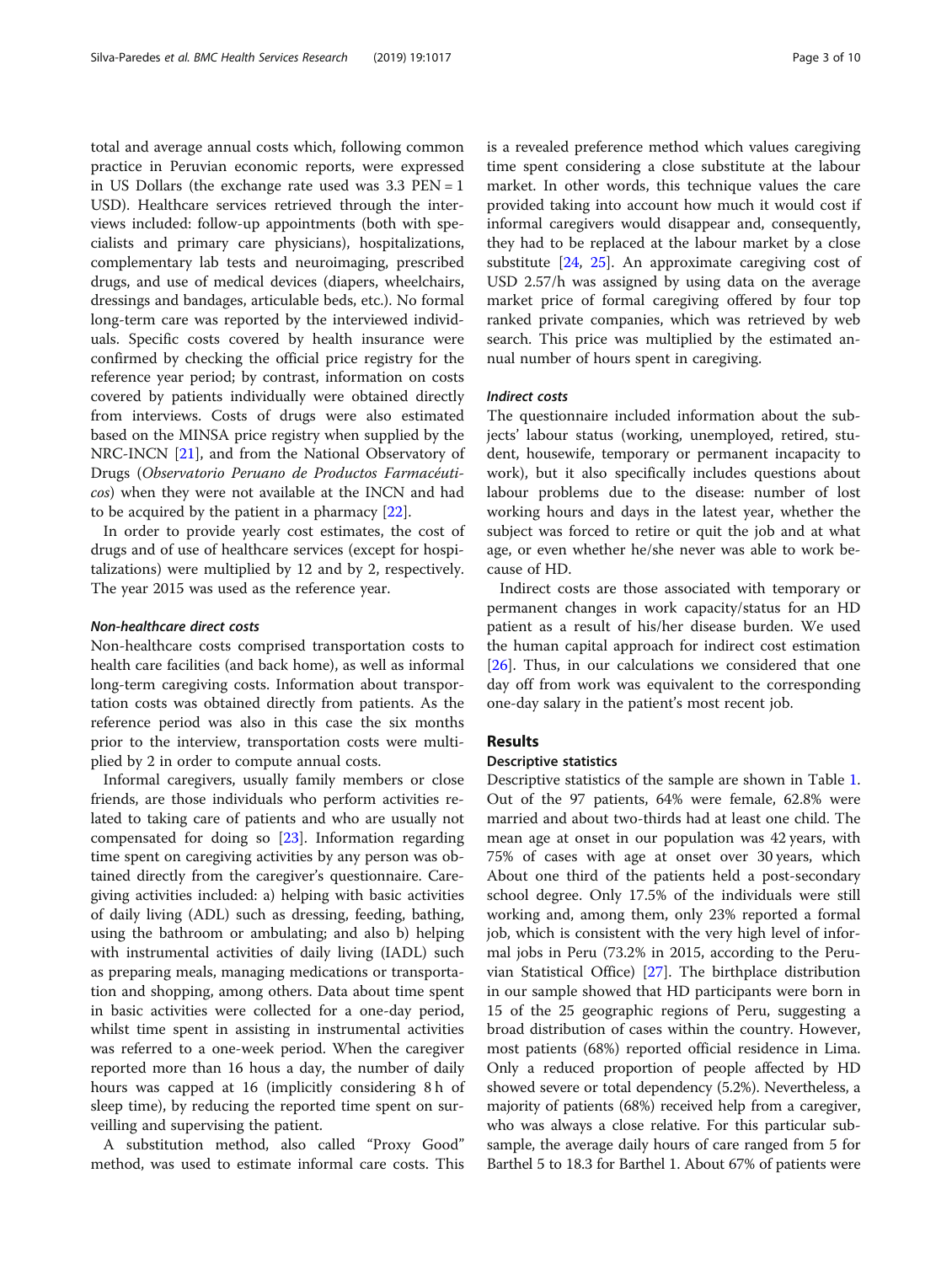<span id="page-3-0"></span>Table 1 Socio-demographics features of the sample

| Characteristics                                | % or Mean $\pm$ SD<br>$(n = 97)$ |
|------------------------------------------------|----------------------------------|
| Female                                         | 63.9                             |
| Age                                            | $48.7 \pm 13.6$                  |
| Marital status                                 |                                  |
| Married/cohabiting                             | 62.9%                            |
| Single                                         | 26.8%                            |
| Divorced/Separated                             | 6.2%                             |
| Widowed                                        | 4.1%                             |
| Educational level                              |                                  |
| Illiterate or incomplete primary school        | 6.2%                             |
| Complete primary school                        | 10.3%                            |
| Incomplete secondary school                    | 13.4%                            |
| Complete secondary school                      | 36.1%                            |
| University studies                             | 34.0%                            |
| Labor status                                   |                                  |
| Employed                                       | 17.5%                            |
| Unemployed                                     | 12.4%                            |
| Student                                        | 1.0%                             |
| Retired                                        | 8.2%                             |
| Disabled                                       | 37.2%                            |
| Homemaker                                      | 23.7%                            |
| Region of residence in Peru                    |                                  |
| Lima (capital city)                            | 68.0%                            |
| Callao                                         | 10.3%                            |
| Junín                                          | 7.2%                             |
| Ica                                            | 4.1%                             |
| Ayacucho                                       | 3.1%                             |
| Others <sup>a</sup>                            | 7.3%                             |
| Barthel Index                                  |                                  |
| Barthel 1 (total dependency)                   | 3.1%                             |
| Barthel 2 (severe dependency)                  | 2.1%                             |
| Barthel 3 (moderate dependency)                | 9.3%                             |
| Barthel 4 (slight dependency)                  | 50.5%                            |
| Barthel 5 (total independency)                 | 35.0%                            |
| Caregiver assistance                           | 68.0%                            |
| Daily care hours (conditioned to receive care) |                                  |
| Barthel 1                                      | $18.3 \pm 7.0$                   |
| Barthel <sub>2</sub>                           | $17 \pm 1.4$                     |
| Barthel 3                                      | $13.4 \pm 3.7$                   |
| Barthel 4                                      | $9.8 \pm 6.5$                    |
| Barthel 5                                      | $5 + 4.5$                        |
| Type of health insurance                       |                                  |
| Uninsured                                      | 32.0%                            |
| <b>SIS</b>                                     | 38.1%                            |

| Table 1 Socio-demographics features of the sample (Continued) |  |  |  |  |
|---------------------------------------------------------------|--|--|--|--|
|---------------------------------------------------------------|--|--|--|--|

| Characteristics       | % or Mean $\pm$ SD<br>$(n = 97)$ |
|-----------------------|----------------------------------|
| <b>FSSALUD</b>        | 25.8%                            |
| Police & Armed Forces | 31%                              |
| Private insurance     | 10%                              |

<sup>a</sup> Including 10 out of 25 regions (Arequipa, Apurímac, Huancayo, Ancash, Cajamarca, Cerro de Pasco, Ucayali, Huánuco, Cusco, La Libertad) in Peru

covered by some public insurance scheme, mostly that provided by the Ministry of Health and Social Security.

#### Cost estimations

Due to the small size of our sample, cost estimations are provided after grouping the original five categories of Barthel into the following three: Barthel 1, Barthel 2 & 3 and Barthel 4 & 5. The annual average cost of HD was USD 8120, ranging from 6572 USD to 23,251 USD for patients classified as Barthel 4 & 5 and Barthel 1, respectively (Table [2\)](#page-4-0). Non-healthcare direct costs represented the highest percentage of total cost for HD for all Barthel categories (78.3% on average), due to the weight of informal care. Indirect costs (wage losses) appeared as the second most important cost category (14.4% of total costs), and its weight tended to decrease as dependency increased. Finally, direct healthcare costs represented a residual proportion of the total (7.3% on average) except for the most disabled patients, for whom they accounted for 20.4%.

The direct healthcare costs distribution (Fig. [1\)](#page-4-0) showed that medicines represented the largest percentage (about 66% on average). For those patients with total dependency (Barthel 1), the proportion of healthcare costs corresponding to medical devices (diapers, wheelchairs, bandages, articulable beds, etc.) was also remarkable. Although specialist visits were the second component in the ranking of direct healthcare costs, its relative weight was quite low (12.9%). Most of these visits corresponded to neurology services (97%), though we found a minor proportion of visits to psychiatrists (1%) or genetic advisors (2%). This kind of medical attention is relatively concentrated within the patient population at earlier stages of HD. Hospitalizations were required only for the Barthel 1 group, with all indications for hospitalization associated with disease complications.

It is worth noting that inpatient care and medical devices were entirely financed by patients and their families out-of-pocket. For the rest of the healthcare costs, the average proportion of cost financed by the insurance scheme was meager and ranged from 0.5% for drugs to 9.4% for ancillary services. Even for medical visits, these percentages only reached 2.1 and 6.3% for general practitioners and specialists, respectively. As a consequence, the proportion of total medical costs paid out-of-pocket was 98.2%.

Regarding non-healthcare direct costs, transportation in all cases represented only a minor proportion of the total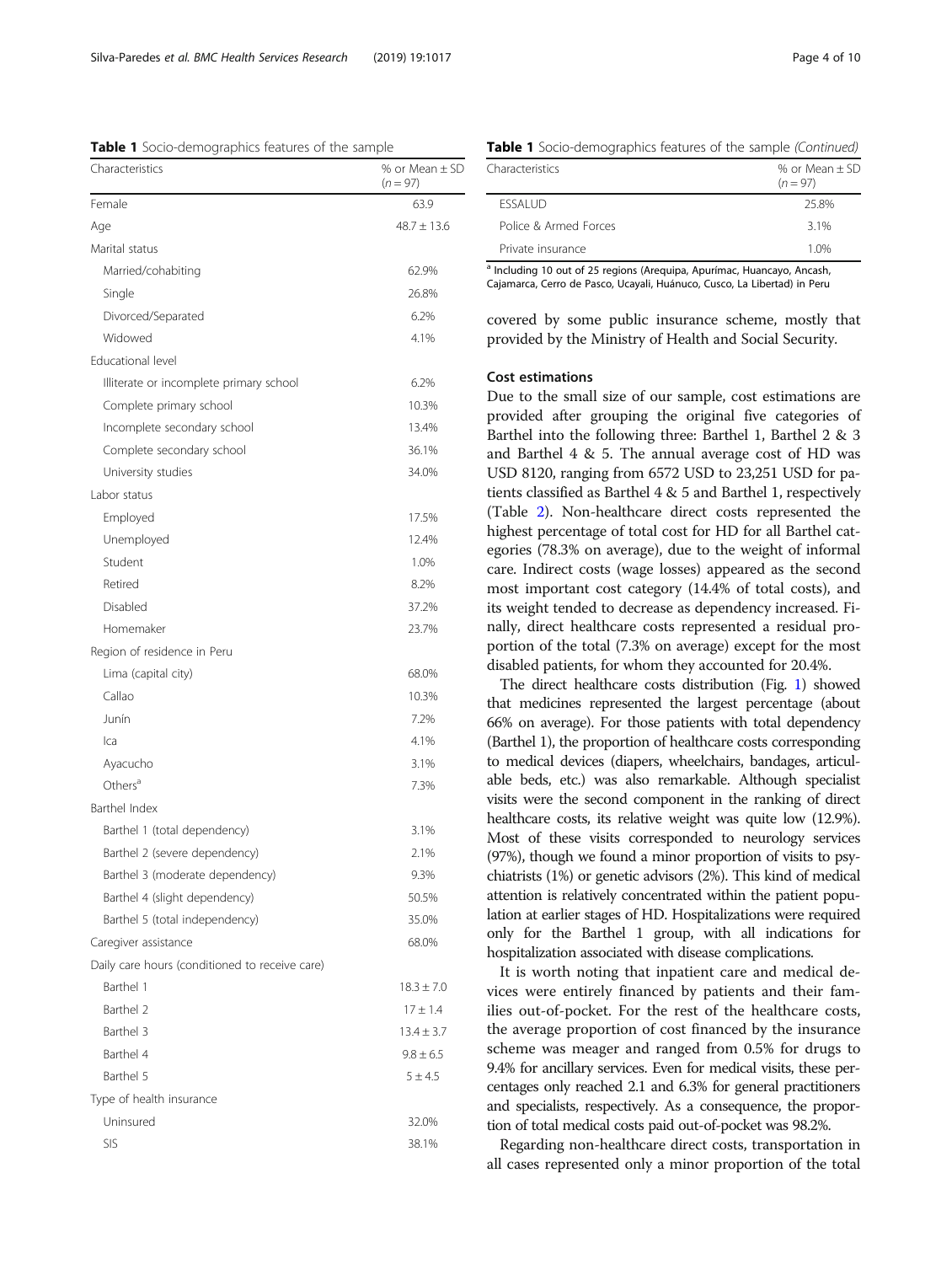|                                | Total $(n = 97)$       |         | Barthel 1 $(n=3)$      |        | Barthel 2 & 3 $(n = 11)$ |         | Barthel 4 & 5 ( $n = 83$ ) |        |
|--------------------------------|------------------------|---------|------------------------|--------|--------------------------|---------|----------------------------|--------|
|                                | Per capita USD<br>(SD) | $\%$    | Per capita USD<br>(SD) | $\%$   | Per capita USD<br>(SD)   | $\%$    | Per capita USD<br>(SD)     | $\%$   |
| <b>Healthcare direct costs</b> | 590 (1075.2)           | 7.3%    | 4755 (2267.5)          | 20.4%  | 578 (605.4)              | $3.7\%$ | 441 (725.4)                | 6.7%   |
| Medicines                      | 389 (952.4)            | 4.8%    | 3013 (3389.9)          | 13.0%  | 469 (622.8)              | 3.0%    | 284 (685.9)                | 4.3%   |
| Ancillary services             | 44 (87.2)              | 0.6%    | 255 (220.9)            | 1.1%   | 26(65.7)                 | 0.2%    | 38 (74.1)                  | 0.6%   |
| Specialist visits              | 76 (174.9)             | 0.9%    | 333 (440.3)            | 1.4%   | 17(7.5)                  | 0.1%    | 75 (167.8)                 | 1.1%   |
| Primary care                   | 9(35.0)                | 0.1%    | 75 (82.7)              | 0.3%   | 14(27.4)                 | 0.1%    | 6(31.6)                    | 0.1%   |
| Inpatient care                 | 2(24.6)                | $0.0\%$ | 81 (140.0)             | 0.3%   | $\mathbf{0}$             | $0.0\%$ | 0                          | 0.0%   |
| Medical devices                | 70 (266.5)             | 0.9%    | 998 (917.9)            | 4.3%   | 52 (172.9)               | 0.3%    | 38 (162.5)                 | 0.6%   |
| Non-healthcare direct<br>costs | 6361 (6717.9)          | 78.3%   | 17,405 (6422.2)        | 74.9%  | 13,281 (3371.2)          | 84.7%   | 5044 (6148.4)              | 76.7%  |
| Informal caregivers            | 6161 (6629.1)          | 75.8%   | 17,144 (6590.9)        | 73.8%  | 13,197 (3413.3)          | 84.2%   | 4831 (6010.3)              | 73.5%  |
| Transportation                 | 200 (475.4)            | 2.5%    | 261 (279.5)            | 1.1%   | 84 (124.3)               | 0.5%    | 213 (508.6)                | 3.2%   |
| Indirect costs                 | 1170 (2160.765)        | 14.4%   | 1091 (1889.5)          | 4.7%   | 1815 (1834.9)            | 11.6%   | 1087 (2214.8)              | 16.6%  |
| <b>Total costs</b>             | 8121 (7533.699)        | 100.0%  | 23,251 (5739.1)        | 100.0% | 15,674 (4383.7)          | 100.0%  | 6572 (6696.6)              | 100.0% |

<span id="page-4-0"></span>Table 2 Annual costs per patient with HD in Peru (USD, year 2015)

SD Standard Deviation.

 $a$ USD (currency exchange rate 1 USD = 3.3 PEN)

costs (from 0.5 to 3.2%, depending on the Barthel index) (Table 2), and was entirely financed by patients. Moreover, costs of informal caregiving showed a clear increase with the degree of dependency, as expected. Table [3](#page-5-0) provides the caregiving time distribution according to the Barthel index, by distinguishing between basic and instrumental activities of daily living. Table 4 in [Appendix](#page-7-0) provides full information about the distribution of time among activities, caregivers and Barthel categories.

According to our results, daily care hours ranged from 5.5 for less dependent patients to more than 18 for patients with total dependency, and were relatively concentrated on IADL (Table [3\)](#page-5-0). Only for those patients with Barthel 4 & 5 the number of hours devoted to surveillance and supervision exceeded those employed in helping with basic ADL (Table 4 in [Appendix](#page-7-0)).

Regarding indirect costs, wage losses were concentrated on disabled and employed patients, since those categorized

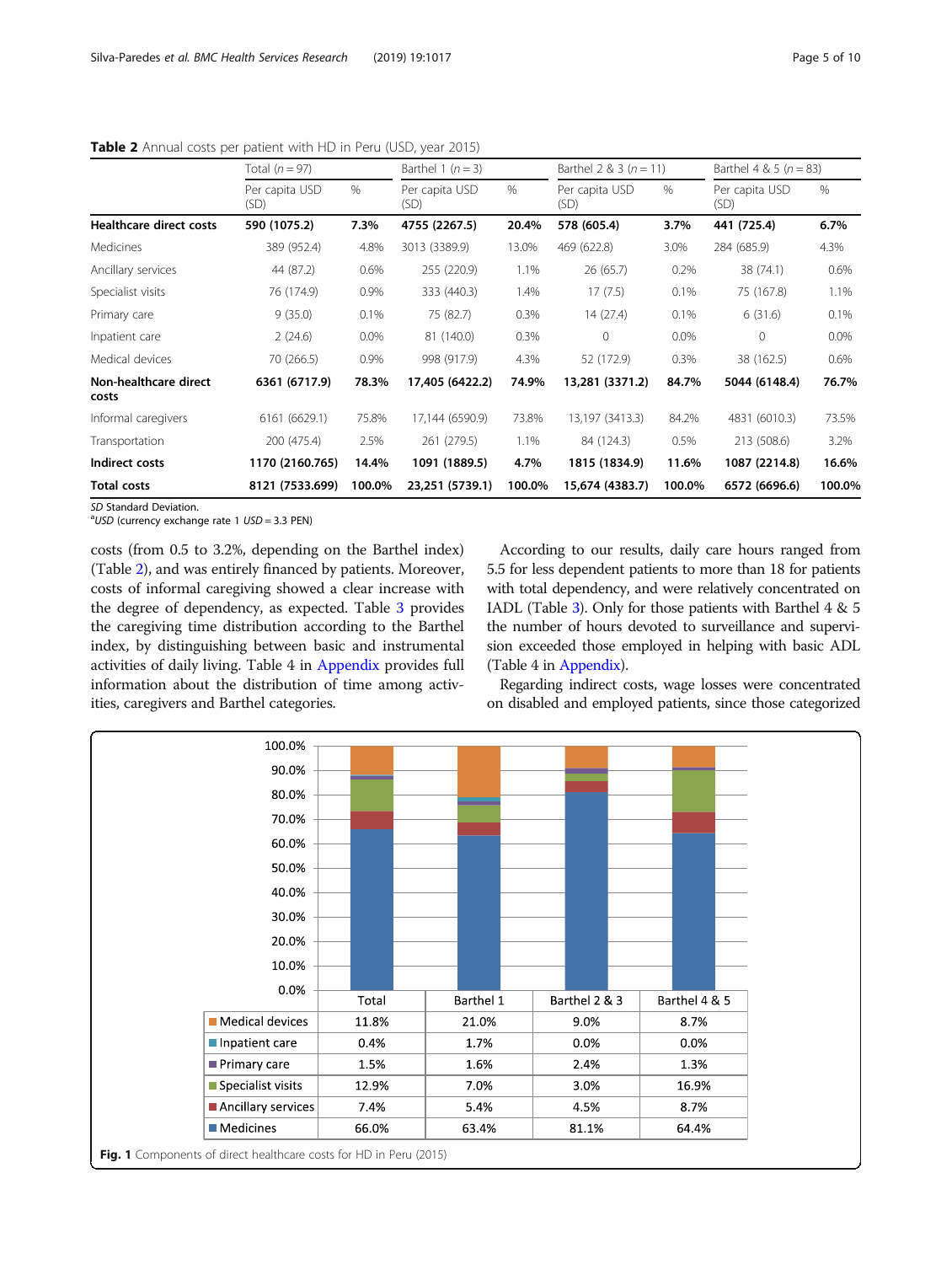|               | Basic ADL            |                        | <b>IADL</b>          |                        | Surveillance & supervision |                        | <b>TOTAL</b>         |                        |
|---------------|----------------------|------------------------|----------------------|------------------------|----------------------------|------------------------|----------------------|------------------------|
|               | Primary<br>caregiver | Secondary<br>caregiver | Primary<br>caregiver | Secondary<br>caregiver | Primary<br>caregiver       | Secondary<br>caregiver | Primary<br>caregiver | Secondary<br>caregiver |
| Barthel 1     | 4.2                  | 2.6                    | 7.2                  | . 7                    | 2.6                        |                        | 14                   | 4.3                    |
| Barthel 2 & 3 | 5.3                  | 0.4                    | 4.8                  | 0.5                    | 2.3                        | 0.8                    | 12.3                 | 1.7                    |
| Barthel 4 & 5 | 0.5                  | 0.2                    | 2.2                  | 0.5                    | 1.4                        | 0.5                    | 4.0                  | 1.1                    |
| <b>TOTAL</b>  |                      | 0.3                    | 2.6                  | 0.5                    | 1.6                        | 0.5                    | 5.3                  | 1.3                    |

<span id="page-5-0"></span>**Table 3** Distribution of informal caregiving by Barthel index (per capita daily hour average)

as unemployed or retired reported that his/her labour status was not related to HD. According to our data, only patients totally independent or with slight dependency could work. For those working patients, the mean number of days off work in the latest year was 48.3, and the mean monthly salary reached USD 799.2. Moreover, only 2.1% of disabled could work some months during the latest year. The mean monthly salary for those patients, corresponding to their most recent job, reached USD 254.9.

Finally, we performed a means test in order to check whether the differences in large costs categories (direct health care, direct non-health care, indirect and total) were statistically significant in patients with total dependency and moderate-severe dependency vs. slight dependency-independent. Statistically significant differences were found for all cost categories ( $p = 0.000$ ) except for indirect costs ( $p = 0.179$ ).

#### Discussion

The typical HD patient interviewed was an adult woman in a parental role who lived in the capital city of Lima. Higher prevalence of HD in Peruvian women was also found by Cornejo-Olivas et al. (2015) [[10](#page-8-0)]. However, the relative higher frequency of female on the HD cohort we followed might do not reflect a real difference in HD population in Peru, and would be mostly related to demographic characteristics of outpatient HD population followed at the NRC, with less patients very ill and milder forms of HD. One of the characteristics of HD is that it appears when patients have already formed a family and have offspring [[2](#page-8-0), [3\]](#page-8-0). The mean age at onset in our population is consistent with classical reports among the majority of other worldwide HD cohorts previously reported on [[28](#page-8-0), [29\]](#page-8-0). Furthermore, the high percentage of our population reporting official residence in Lima is likely related to the fact that the NRC-INCN is the national referral center for HD in the public healthcare system [\[30\]](#page-8-0).

According to our results, HD patients seemed to be affiliated with any health insurance in a lower proportion than the rest of Peruvian population. Therefore, they could be considered as a highly vulnerable group. Among patients working at the time of the interview, more than 76% declared their job as informal, which means that they did not have any work-associated benefits like health insurance coverage or a retirement pension. It may seem paradoxical that patients with Barthel 1, 2 or 3 in our cohort had, on average, similar salary losses than more independent patients (Barthel 4 or 5). This particular finding might be related to the fact that patients with higher disability might have lost their jobs a long time before the interview. Also, this result may be due to a sample bias, since the Barthel 1 category comprises a very small number of patients.

Up to 69% of the interviewed patients had a parental role and their HD status affected their ability to contribute to home expenses. The diagnosis of HD in one family member triggers many changes at home, often forcing another family member to take over the role of the person diagnosed with HD [\[31,](#page-9-0) [32\]](#page-9-0). Moreover, most patients need some kind of assistance to develop basic or instrumental activities of daily living, also leading to those closer relatives becoming the primary caregivers since the public social services network in Peru is virtually non-existent. Also, the cost of professional caregivers providing continued formal care is out of reach of most Peruvians and, in particular, of the patients in our sample, which explains that this kind of care was not reported. As was described in the results' section, informal caregiving tends to increase with patients' level of dependency. It is worth noting, however, that the total cost of informal caregiving services is higher in the Barthel 2 group (severe dependency) as compared with the Barthel 1 group (total dependency). This is related to the fact that most disabled HD patients are usually mute and confined to bed, thus requiring fewer hours of assistance in activities of daily living in comparison with those HD patients who are still walking.

The high percentage of informal caregiving costs shown in our study exceeds the one obtained in a United Kingdom study of a parallel HD cohort performed by Jones et al. [\[18\]](#page-8-0), in which informal care of HD accounted for 65% of total costs. This fact may be related to the reduced size of the market of formal care in Peru. It also has to be highlightened that HD progressively generates motor disfunction (difficulties for walking, writing, dressing, feeding), cognitive (executive dysfunction, learning disability, memory loss, planning difficulties) and behavioral disturbances (apathy, hallucinations, depression, obsessive-compulsive behavior, suicidal behavior) [[33](#page-9-0)]. Cost studies for Alzheimer's Disease and other diseases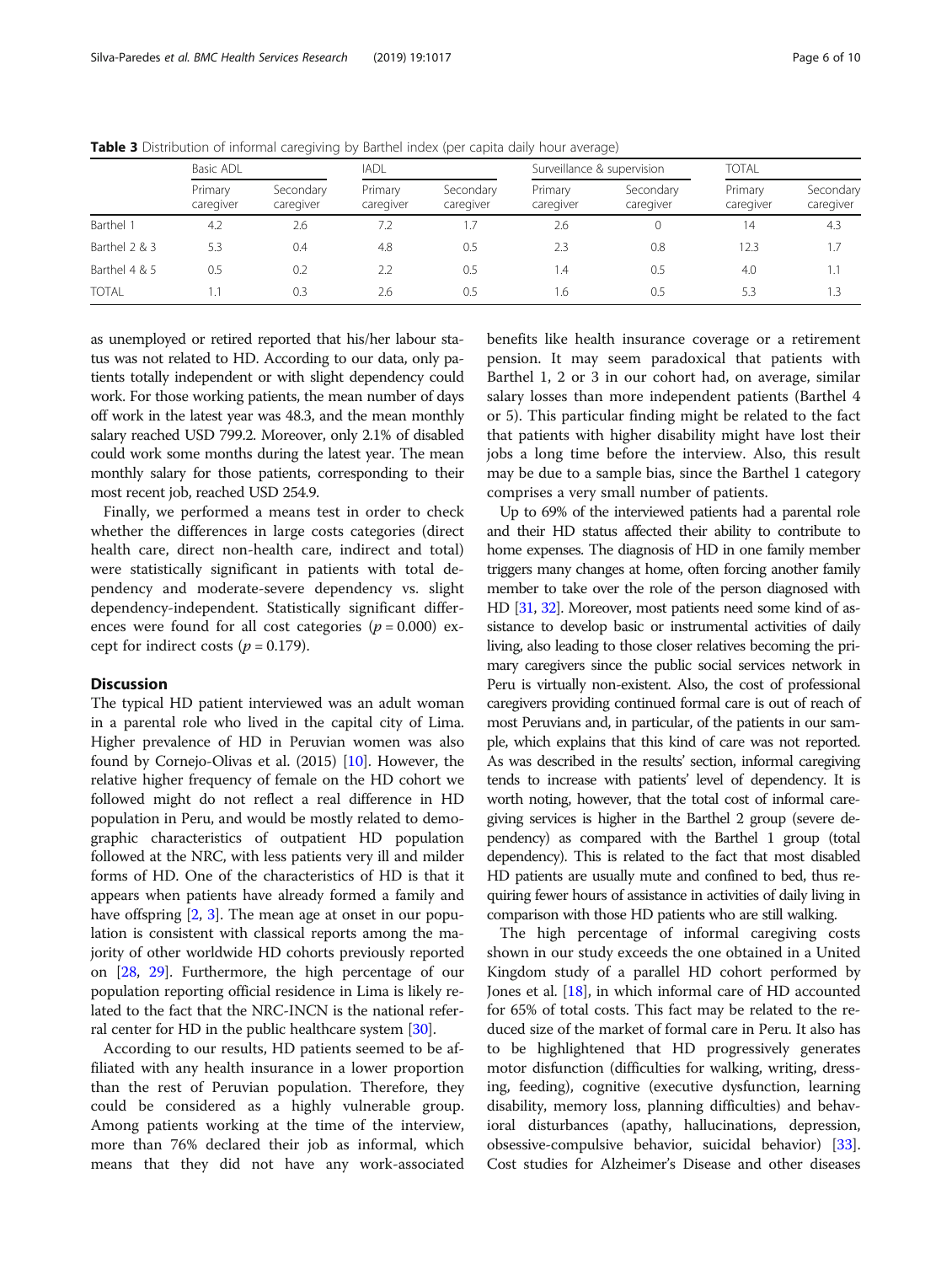causing severe dependency for activities of daily living also reported comparable results [\[23](#page-8-0), [34](#page-9-0)].

By contrast, healthcare costs represented only 7.3% of total costs. The average cost reached USD 590 in 2015, almost twice the total health care expenditure per inhabitant in Peru in the same year (USD 314) [[35\]](#page-9-0). As anticipated, healthcare costs increased in parallel with increases in patient dependency, in line with previous literature [\[17](#page-8-0)]. With regard to medical visits, most of our patients only reported follow-up visits with neurology/neurogenetics, contrasting with national and international HD guidelines. These guidelines recommend an integral healthcare strategy for HD patients that includes, in conjunction with symptomatic pharmacological therapies, regular visits to neurologists, geneticists, psychiatrists/psychologists, endocrinologists, gastroenterologists, nutritionists, rehabilitation specialists and general practitioners, among others [[36](#page-9-0), [37\]](#page-9-0).

Almost all interviewed patients had to finance healthcare costs out-of-pocket, despite most of them technically being enrolled in some form of public health insurance. It is worth noting that INCN is the usual provider of healthcare services for HD patients, and that these services may only be provided for free to those citizens who are covered by the SIS (integral health insurance). Even so, patients are forced to deal with the bureaucracy of SIS, which requires extensive referral documentation and additional paperwork to be completed beforehand, and also leads to months-long waits for reimbursements. Since most patients opted to finance healthcare costs out-of-pocket and did not pursue SIS reimbursement given logistical constraints, it is reasonable to assume that they only could afford high priority drugs and medical visits. This fact could explain the large proportion of reported neurology follow-up visits versus visits to other physicians.

Our study has a number of limitations. Firstly, it is possible that a certain number of HD patients residing in provinces with challenging environments, such as the highlands or jungle, have limited access to molecular diagnosis due to geographical barriers, which would thus contribute to sample bias. Nevertheless, as was shown in the results' section, there is a reasonable geographic spread in our sample. Secondly, since the use of health services depends mostly on the spending capacity of patients and their families rather than on optimal healthcare requirements, healthcare costs will be underestimated relative to what appropriate treatment would require. Thirdly, we cannot provide a sensitivity test for our estimations of informal care costs by using an opportunity cost method, since socio-demographic and labour status data were only collected for the main caregiver. Finally, external validity of our study may also be limited as our sample derives from a population registered in the NRC-INCN, which does not necessarily represent the entirety of the Peruvian HD population. However, since the NRC-INCN is the only national

reference center for molecular diagnosis of HD in the public system, almost every Peruvian patient with a clinical suspicion for HD is referred to this center in order to determine a definitive diagnosis.

#### Conclusions

As there is no national registry of HD prevalence in Peru, we cannot make an accurate calculation of societal cost of HD. However, we may estimate a low threshold by assuming that the national prevalence is in line with the minimal prevalence rate reported for Latin America (0.35 per 100,000 inhabitants, based on the community-based prevalence of HD in Venezuela) [[7](#page-8-0)] and by taking into consideration that the estimated prevalence in the Valley of Cañete (a known HD focus) is 40 per 100,000 inhabitants [\[9](#page-8-0)]. Therefore, we can estimate that the total annual cost of HD for Peruvian society reached about USD 1.2 million in 2015, with direct healthcare costs accounting for around USD 85 thousand. This latter amount only represents 0.15% of the total budget allocated in 2015 to the Intangible Solidarity Health Fund (FISSAL), which is the public agency in charge of financing high cost and rare diseases. However, today HD is excluded from the list of the eight high priority rare diseases covered by the FISSAL.

According to our results, 98.2% of direct healthcare costs and 100% of direct non-healthcare costs are borne by patients and their families. Medical care costs represent, on average, 19.3% of the annual equivalent household income, but it dramatically increases with patients' dependency degree (from 14.7% for Barthel 4 and 5 to 25.2% for Barthel 3, and 85.4% for most disabled patients --Barthel 1 and 2-). WHO defines as catastrophic those health expenditure "greater than or equal to 40% of a household's non-subsistence income, i.e. income available after basic needs have been met" [[38\]](#page-9-0). Therefore, we conclude that the impact of HD cost on patients and their families is high, and catastrophic for most dependent patients. Aside from the significant economic barriers, patients with HD also suffer from a lack of appropriate access to integral care due to the existence of geographical and administrative barriers, and also due to the limited supply of specialized medical services in the Peruvian healthcare system.

Additional federal funding for this rare disease would therefore significantly reduce the out-of-pocket payments for HD patients and allow them to receive the needed level of care for optimal disease management. Thus, it is our hope that defining the economic impact of HD on patients and their families will help pave the way for the development of new health policies that aim to more appropriately address the health and social needs of this vulnerable population.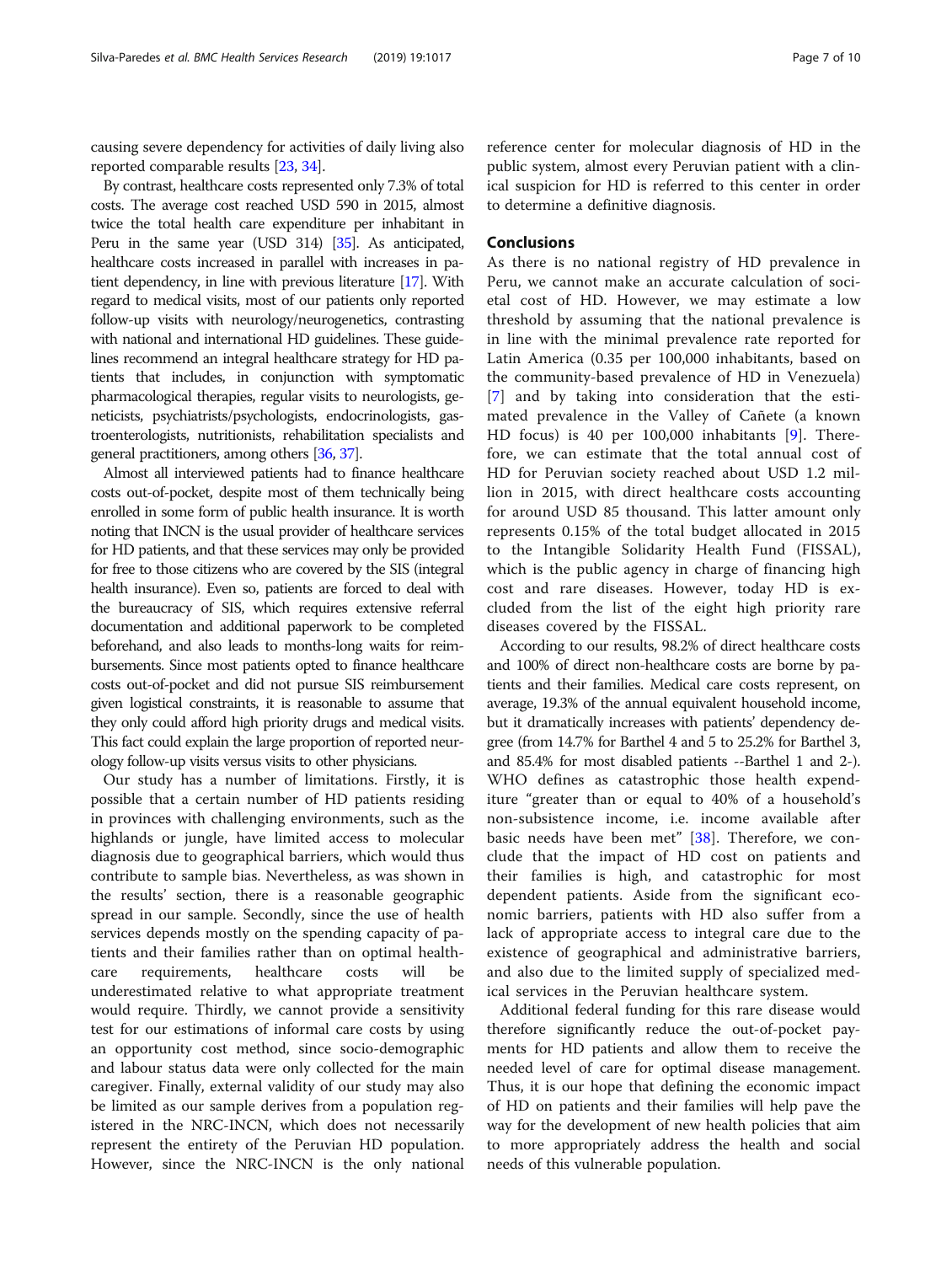Table 4 Distribution of informal caregiving by Barthel index (per capita annual hour average) Table 4 Distribution of informal caregiving by Barthel index (per capita annual hour average)

<span id="page-7-0"></span>

|                                              |                  |      | Barthel 1 |               |                 |     | Barthel <sub>2</sub>    |        |         |             | Barthel 3       |        |                |                | Barthel 4       |        |                |    | Barthel 5      |        |
|----------------------------------------------|------------------|------|-----------|---------------|-----------------|-----|-------------------------|--------|---------|-------------|-----------------|--------|----------------|----------------|-----------------|--------|----------------|----|----------------|--------|
|                                              | 2<br>P           | Š    | Total     | $\frac{8}{2}$ | 노               | SC  | Total                   | ℅      | 2       | S           | Total           | ℅      | PC             | SC             | Total           | ℅      | 오              | S  | Total          | ℅      |
| Personal hygiene & dressing                  | 321              | 364  | 685       | 10.3%         | 546             |     | 546                     | 8.8%   | 506     | 105         | $\overline{11}$ | 12.5%  | 49             | 26             | 26              | 3.0%   | S              |    | Ľn             | 0.6%   |
| Bathing or showering                         | $\overline{191}$ | 104  | 295       | 4.4%          | 5               |     | 5                       | 0%     | 305     | 56          | 361             | 7.4%   | $\overline{4}$ | $\mathbf{r}$   | 56              | 2.2%   |                |    |                | 1.2%   |
| Feeding                                      | 546              | 364  | 910       | 13.6%         | 364             |     | 364                     | 5.9%   | 283     | 20          | 303             | 5.2%   | 64             |                | 75              | 2.9%   |                |    |                | 0.0%   |
| Functional mobility                          | 485              | 121  | 606       | 9.1%          | 2275            |     | 2275                    | 36.7%  | 541     |             | 542             | 11.1%  | 106            | 4              | 50              | 5.9%   | 22             |    | 22             | 2.4%   |
| TOTAL Basic ADL                              | 1543             | 953  | 2496      | 37.4%         | 3246            |     | 3246                    | 52.3%  | 1635    | 182         | 1817            | 37.1%  | 263            | 93             | 356             | 13.9%  | 38             |    | 38             | 4.2%   |
| Preparing meals                              | 768              | 364  | 1132      | 17.0%         | 455             |     | 455                     | 7.3%   | 940     | 172         | 1112            | 22.7%  | 375            | 85             | 461             | 18.0%  | $\overline{6}$ |    | 208            | 22.9%  |
| Doctor consultations & medical test          | 128              |      | 128       | 1.9%          | $\frac{8}{10}$  |     | $\frac{\infty}{\infty}$ | 0.3%   | 26      |             | 27              | 0.6%   | 42             | 5              | 47              | 1.8%   | 55             |    | 2              | 6.8%   |
| Managing medication/nursery                  | 708              | 243  | 950       | 14.2%         | 228             |     | 228                     | 3.7%   | 95      | $\supseteq$ | 107             | 2.2%   | 77             | $\sim$         | 89              | 3.5%   | 32             | 24 | SS,            | 6.2%   |
| Housework                                    | 711              |      | 711       | 10.7%         | 520             |     | 520                     | 8.4%   | 522     | ७           | 528             | 10.8%  | 247            | 42             | 289             | 11.3%  | 159            | O  | 165            | 18.1%  |
| Moving within the community                  | 52               |      | 52        | 0.8%          |                 |     |                         | 0.1%   | $\circ$ |             | $\circ$         | 0.4%   | $\overline{Q}$ | $\overline{4}$ | 54              | 2.1%   | 57             | 24 | ಹ              | 8.9%   |
| Shopping                                     | 208              |      | 208       | 3.1%          | $\overline{37}$ |     | $\overline{37}$         | 2.2%   | 69      | $\supseteq$ | 29              | 1.6%   | 64             | S              | 29              | 3.1%   | O              |    |                | 1.8%   |
| Financial or administrative management       | 32               |      | $\Im$     | 0.5%          |                 |     |                         | 0.0%   |         |             |                 | 0.0%   |                | ⌒              |                 | 0.1%   |                |    |                | 0.2%   |
| Social or recreational activities            | 24               |      | 24        | 0.4%          |                 |     |                         | 0.0%   | 54      |             | 57              | 3.2%   | 66             | 44             | $\overline{10}$ | 4.3%   | $\overline{5}$ | 34 | 138            | 15.2%  |
| TOTAL Instrumental ADL                       | 2631             | 607  | 3237      | 48.5%         | 1363            |     | 1363                    | 21.9%  | 1823    | 208         | 2031            | 41.5%  | 914            | 218            | 1132            | 44.3%  | 612            | Ξ  | 729            | 80.2%  |
| Surveillance & supervision                   | 938              |      | 938       | 14.1%         | 1233            | 364 | 597                     | 25.7%  | 749     | 300         | 670             | 21.4%  | 796            | 270            | 1066            | 41.7%  | 99             | 42 | $\overline{4}$ | 15.6%  |
| TOTAL                                        | 5111             | 1560 | 6671      | 100.0%        | 5842            | 364 | 6206                    | 100.0% | 4207    | 690         | 4897            | 100.0% | 1973           | 581            | 2554            | 100.0% | 749            | 59 | 908            | 100.0% |
| DC primanı caroniyor: SC cocondanı caroniyor |                  |      |           |               |                 |     |                         |        |         |             |                 |        |                |                |                 |        |                |    |                |        |

PC primary caregiver; SC secondary caregiver PU Dario Nederous Control Network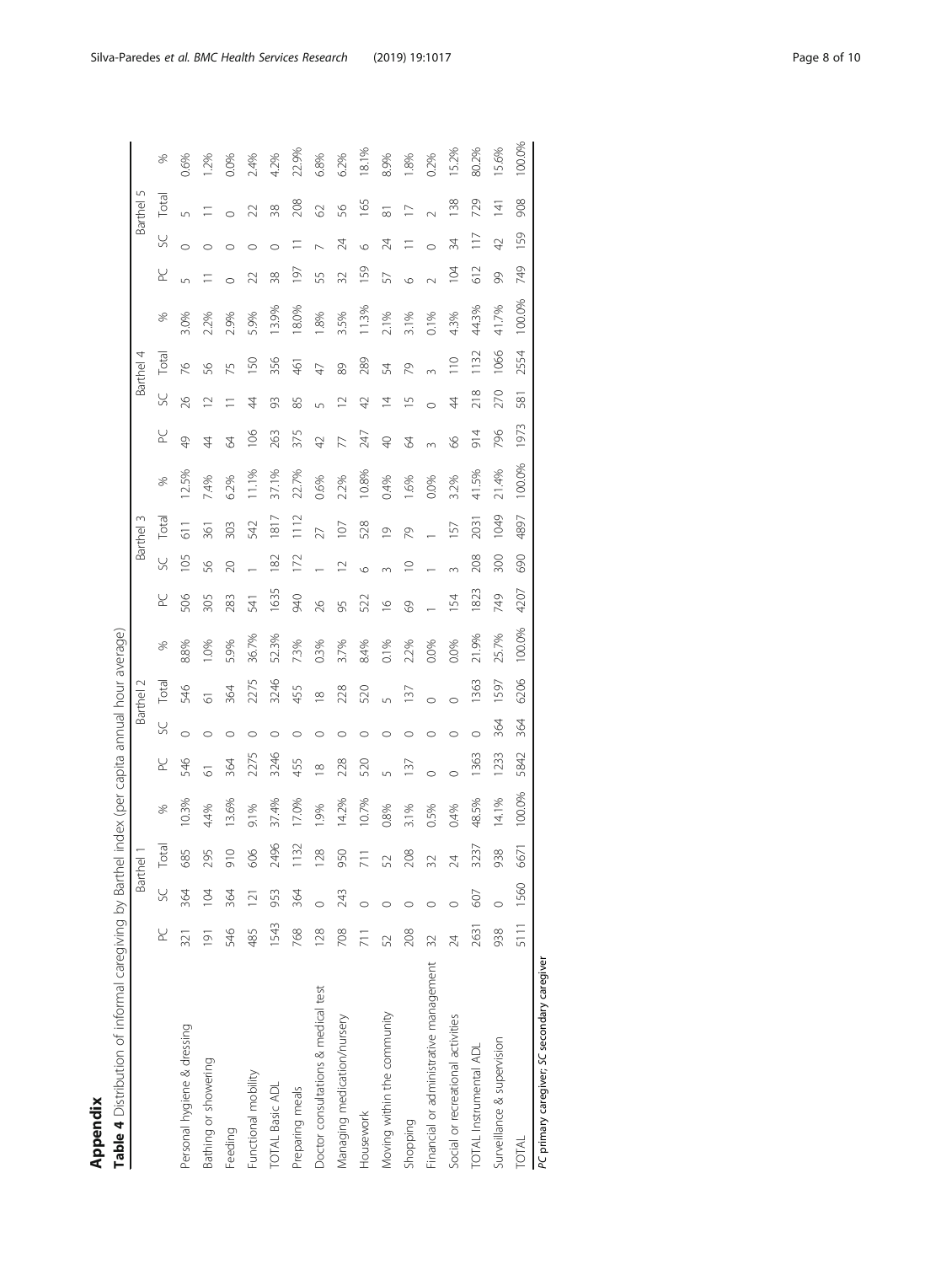#### <span id="page-8-0"></span>Supplementary information

Supplementary information accompanies this paper at [https://doi.org/10.](https://doi.org/10.1186/s12913-019-4806-6) [1186/s12913-019-4806-6.](https://doi.org/10.1186/s12913-019-4806-6)

Additional file 1. Patient questionnaire. Questionnaire completed by the HD patients or by his/her primary caregiver, when necessary.

Additional file 2. Main caregiver questionnaire. Questionnaire completed by the main caregiver about caregiving activities.

#### Abbreviations

ADL: Activities of daily living; ESSALUD: Social Security Health Subsystem; FISSAL: Intangible Solidarity Health Fund; HD: Huntington's disease; MINSA: Ministry of Health of Peru; NRC-INCN: Neurogenetics Research Center -Instituto Nacional de Ciencias Neurológicas; SIS: Integral Health Insurance; USD: United States Dollars

#### Acknowledgments

We are grateful to Karen Espinoza-Huertas for performing interviews, and to Pilar Mazzetti, Victoria Marca and Olimpio Ortega for administrative and logistic support. We thank Anastasia Vishnevetsky for valuable comments on our manuscript. We would also like to thank Mauro Hernández for his revision of the text.

#### Ethical approval and consent to participate

Ethical approval was provided by the Institutional Ethics Committee of the Instituto Nacional de Ciencias Neurológicas (reference numbers: 041–2014- CIEI-INCN and 092–2015-CIEI-INCN). All participants provided informed written consent to participate in the study.

#### Authors' contributions

GSP and RUG were responsible for conceptualization of the study; GSP, MCO, and RUG contributed in the study design; GSP, MCO, MIM, contributed in the data collection; GSP, MCO, MIM, DR and RUG were responsible for drafting and editing the manuscript. All authors read and approved the final manuscript.

#### Funding

Not applicable.

#### Availability of data and materials

The database created and analyzed for this study are available from the corresponding author on reasonable request.

#### Consent for publication

Not applicable.

#### Competing interests

GSP, RUG, DR have no competing interests. MCO, MIM are local researchers for the Enroll HD study-site Peru.

#### Author details

<sup>1</sup>Neurogenetics Research Center, Instituto Nacional de Ciencias Neurológicas, 1271 Ancash St, 15003 Lima, Peru. <sup>2</sup>School of Economics, University Complutense of Madrid, Madrid, Spain. <sup>3</sup>Lerner Research Institute, Genomic Medicine, Cleveland Clinic Foundation, Cleveland, OH, USA. <sup>4</sup>Harvard Medical School, Boston, USA. <sup>5</sup>Center for Global Health, Universidad Peruana Cayetano Heredia, Lima, Peru.

# Received: 17 January 2019 Accepted: 3 December 2019

#### References

- 1. Ross CA, Tabrizi SJ. Huntington's disease: from molecular pathogenesis to clinical treatment. Lancet Neurol. 2011;10:83–98.
- 2. Walker FO. Huntington's disease. Semin Neurol. 2007;27:143–50.
- 3. Novak MJ, Tabrizi SJ. Huntington's disease. BMJ. 2010;340:c3109.
- 4. Busse M, Al-Madfai DH, Kenkre J, Landwehrmeyer GB, Bentivoglio A, Rosser A. European Huntington's Disease NetworkUtilisation of Healthcare and Associated Services in Huntington's disease: a data mining study. PLoS Curr. 2011;3:RRN1206. [https://doi.org/10.1371/currents. RRN1206.](https://doi.org/10.1371/currents. RRN1206)
- 5. van der Burg JM, Bjorkqvist M, Brundin P. Beyond the brain: widespread pathology in Huntington's disease. Lancet Neurol. 2009;8:765–74.
- 6. Pringsheim T, Wiltshire K, Day L, Dykeman J, Steeves T, Jette N. The incidence and prevalence of Huntington's disease: a systematic review and meta-analysis. Mov Disorders. 2012;27:1083–91.
- 7. Rawlins MD, Wexler NS, Wexler AR, Tabrizi SJ, Douglas I, Evans SJW, Smeeth L. The Prevalence of Huntington's Disease. Neuroepidemiology. 2016;46: 144–53. [https://doi.org/10.1159/000443738.](https://doi.org/10.1159/000443738)
- 8. Burton A. Hope, humanity, and Huntington's disease in Latin America. Lancet Neurol. 2013;12:133–4.
- 9. Espinoza-Suárez NR, Palacios-García J, Morante-Osores MR. Cuidados paliativos en la enfermedad de Huntington: perspectivas desde la atención primaria de salud. Rev Neuro-Psiquiatría. 2016;79:230–8.
- 10. Cornejo-Olivas MR, Inca-Martinez MA, Espinoza-Huertas K, Veliz-Otani D, Velit-Salazar MR, Marca V, Ortega O, Cornejo-Herrera IF, Lindo-Samanamud S, Mora-Alferez P, Mazzetti P. Clinical and molecular features of late onset Huntington disease in a Peruvian cohort. J Huntington's Dis. 2015;4:99–105.
- 11. Cornejo-Olivas M, Espinoza-Huertas K, Velit-Salazar MR, Veliz-Otani D, Tirado-Hurtado I, Inca-Martinez M, Silva-Paredes G, Milla-Neyra K, Marca V, Ortega O, Mazzetti P. Neurogenetics in Peru: clinical, scientific and ethical perspectives. J Community Genetics. 2015;6:251–7.
- 12. Hernandez-Vasquez A, Rubilar-Gonzalez J, Pisfil-Benites N. Financing for rare or orphan diseases: a thing to do. Rev Peru. Med Exp Salud Pública. 2014;31:393.
- 13. Oyola-García A, Lituma-Aguirre D, Honorio-Morales H. Comisión Sectorial Enfermedades Raras, Financing rare or orphan diseases. Rev Peru Med Exp Salud Pública. 2014;31:808–9.
- 14. Velasquez A, Suarez D, Nepo-Linares E. Health sector reform in Peru: law, governance, universal coverage, and responses to health risks. Rev Peru Med Exp Salud Pública. 2016;33:546–55.
- 15. Ypanaque-Luyo P, Martins M. Utilization of outpatient health services in the Peruvian population. Rev Peru Med Exp Salud Pública. 2015;32:464–70.
- 16. Alcalde-Rabanal JE, Lazo-Gonzalez O, Nigenda G. The health system of Peru. Salud Pública Mex. 2011;53(Suppl 2):s243–54.
- 17. Divino V, Dekoven M, Warner JH, Giuliano J, Anderson KE, Langbehn D, Lee WC. The direct medical costs of Huntington's disease by stage. A retrospective commercial and Medicaid claims data analysis. J. Med. Econ. 2013;16:1043–50.
- 18. Jones C, Busse M, Quinn L, Dawes H, Drew C, Kelson M, et al. The societal cost of Huntington's disease: are we underestimating the burden? Eur J Neurol. 2016;23:1588–90.
- 19. Mahoney FI, Barthel DW. Functional evaluation: the Barthel index. Md State Med J. 1965;14:61–5.
- 20. Changik J. Cost-of-illness studies: concepts, scopes, and methods. Clin Mol Hepatol. 2014;20:327–37.
- 21. Instituto Nacional de Ciencias Neurológicas, Tarifario, Retrieved from: [http://](http://www.incn.gob.pe/index.php/53-atencion/51-tarifas) [www.incn.gob.pe/index.php/53-atencion/51-tarifas](http://www.incn.gob.pe/index.php/53-atencion/51-tarifas).
- 22. Dirección General de Medicamentos, Insumos y Drogas, Módulo de consulta de precios, Retrieved from: http://observatorio.digemid.minsa.gob.pe/
- 23. López Bastida J, Lineryivá R, Serrano P, Hens M, Posada de la Paz M, Oliva J. Los costes socioeconómicos y la calidad de Vida relacionada con la salud en pacientes con enfermedades raras en España, Proyecto de IMSERSO 167/ 10. Servicios Sociales e Igualdad: Ministerio de Sanidad; 2012. Retrieved from: [http://www.imserso.es/InterPresent2/groups/imserso/documents/](http://www.imserso.es/InterPresent2/groups/imserso/documents/binario/010_167idi.pdf) [binario/010\\_167idi.pdf](http://www.imserso.es/InterPresent2/groups/imserso/documents/binario/010_167idi.pdf)
- 24. Hoefman RJ, van Exel J, Brouwer W. How to include informal care in economic evaluations. Pharmacoeconomics. 2013;31:1105–19.
- 25. Oliva-Moreno J, Trapero-Bertran M, Peña-Longobardo LM, del Pozo-Rubio R. The valuation of informal Care in Cost-of-Illness Studies: a systematic review. Pharmacoeconomics. 2017;35:331–45.
- 26. Liljas B. How to calculate indirect costs in economic evaluations. Pharmacoeconomics. 1998;13:1–7.
- 27. Instituto Nacional de Estadística e Informática (INEI), Encuesta Nacional de Hogares sobre Condiciones de Vida y Pobreza 2015, Retrieved from: [https://](https://webinei.inei.gob.pe/anda_inei/index.php/catalog/276) [webinei.inei.gob.pe/anda\\_inei/index.php/catalog/276](https://webinei.inei.gob.pe/anda_inei/index.php/catalog/276)
- 28. Castilhos RM, Augustin MC, Santos JA, Perandones C, Saraiva-Pereira ML, Jardim LB, Rede N. Genetic aspects of Huntington's disease in Latin America. A systematic review. Clin. Genet. 2016;89:295–303.
- 29. Kay C, Hayden MR, Leavitt BR. Epidemiology of Huntington disease. Handb Clin Neurol. 2017;144:31–46.
- 30. Mazzetti P, Inca-Martinez M, Tirado-Hurtado I, Milla-Neyra K, Silva-Paredes G, Vishnevetsky A, Cornejo-Olivas M. Neurogenetics in Peru,